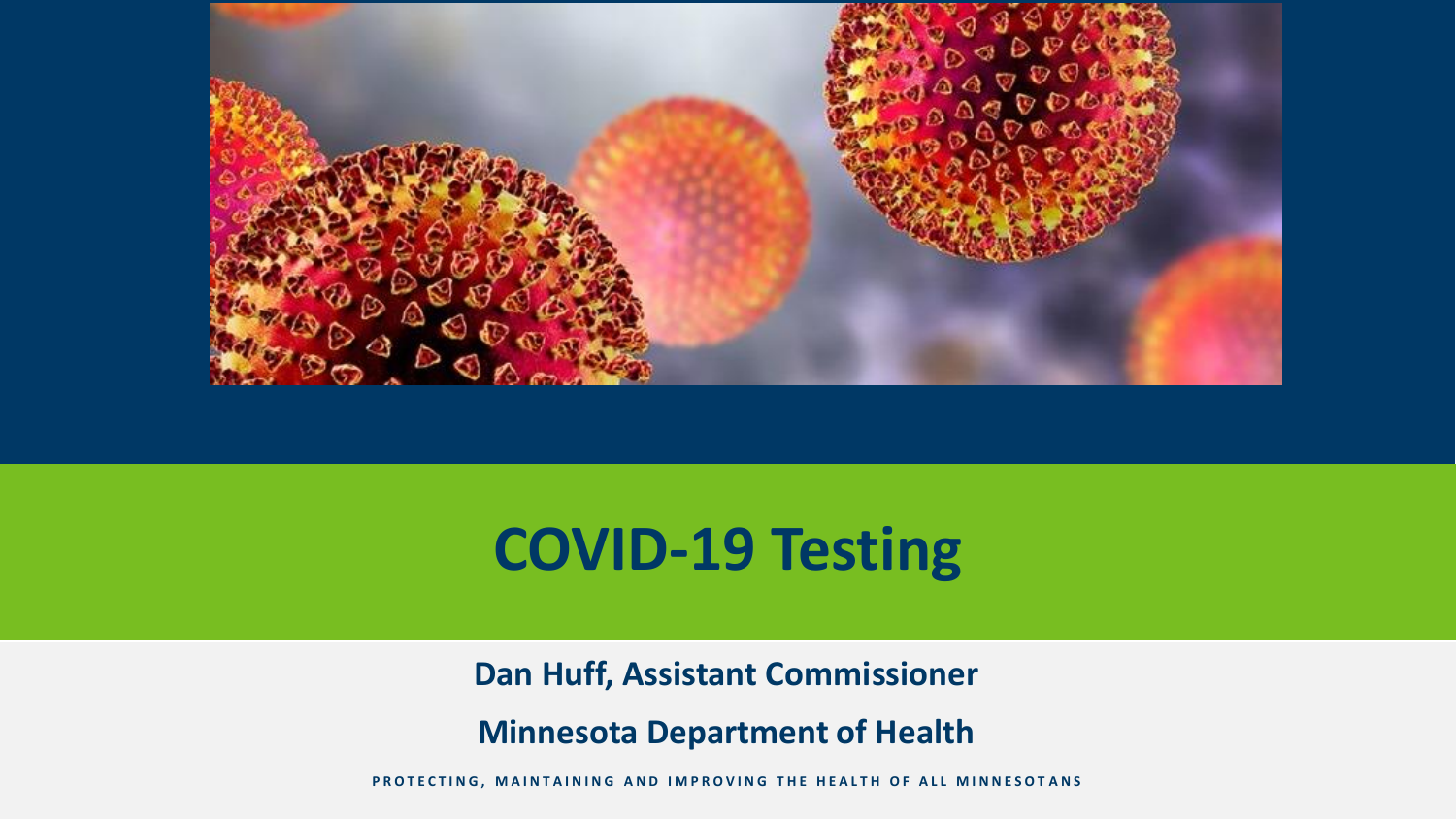#### **Two types of testing: Molecular and Serologic**



#### Molecular Serologic

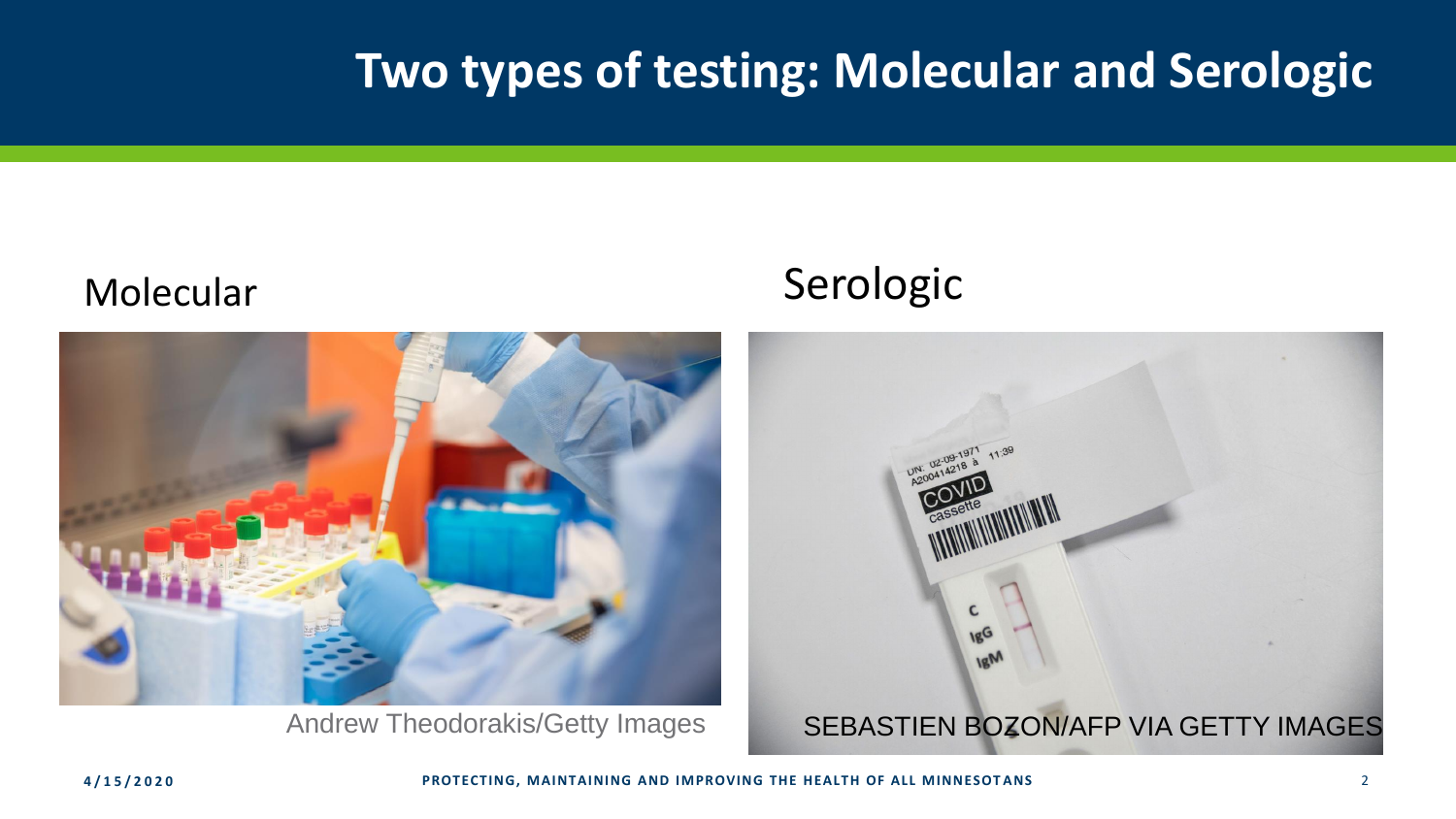#### **Molecular Test (rRT-PCR)**

- Used to diagnose current infection
- Tests for presence of SARS-CoV-2, virus that causes COVID-19
- Detects viral RNA
- Results can vary depending on viral load and collection method
- Upper respiratory swab (such as nasal or throat)
- Performed in a certified lab MDH PHL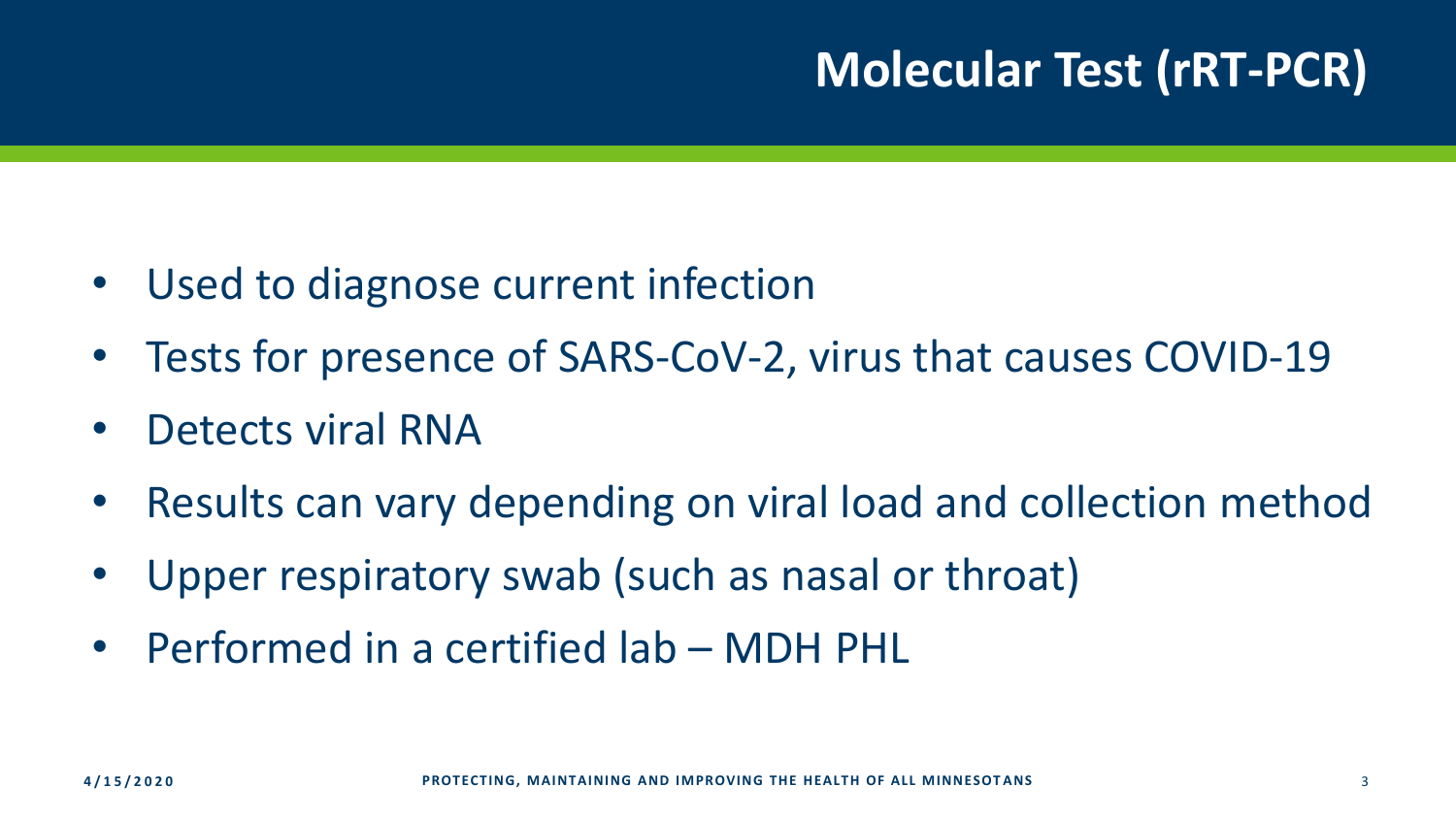### **Serologic Test (antibody)**

- Used to detect antibodies
- Indicates immune response to an infection
- May take 14 days after infection to detect antibodies
- Some tests may detect antibodies from seasonal coronavirus infection – not just SARS-CoV-2
- Blood test
- Many unverified products on the market
- Performed in a certified lab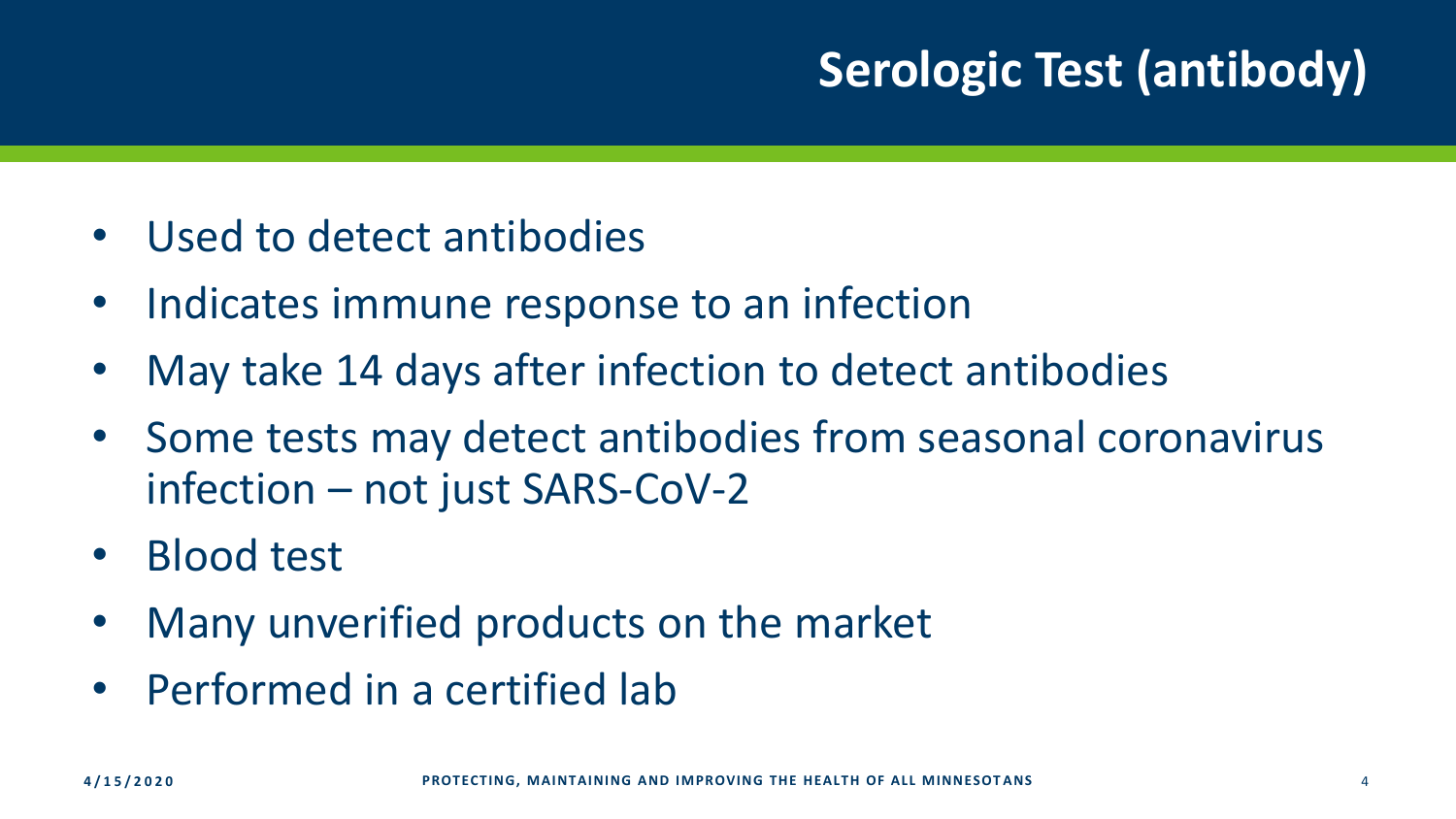#### **Use of testing: Molecular**

- Clinical use
- Disease Investigation followed by isolation and quarantine
- Protect vulnerable populations
- Surveillance: Detect prevalence and rate of infection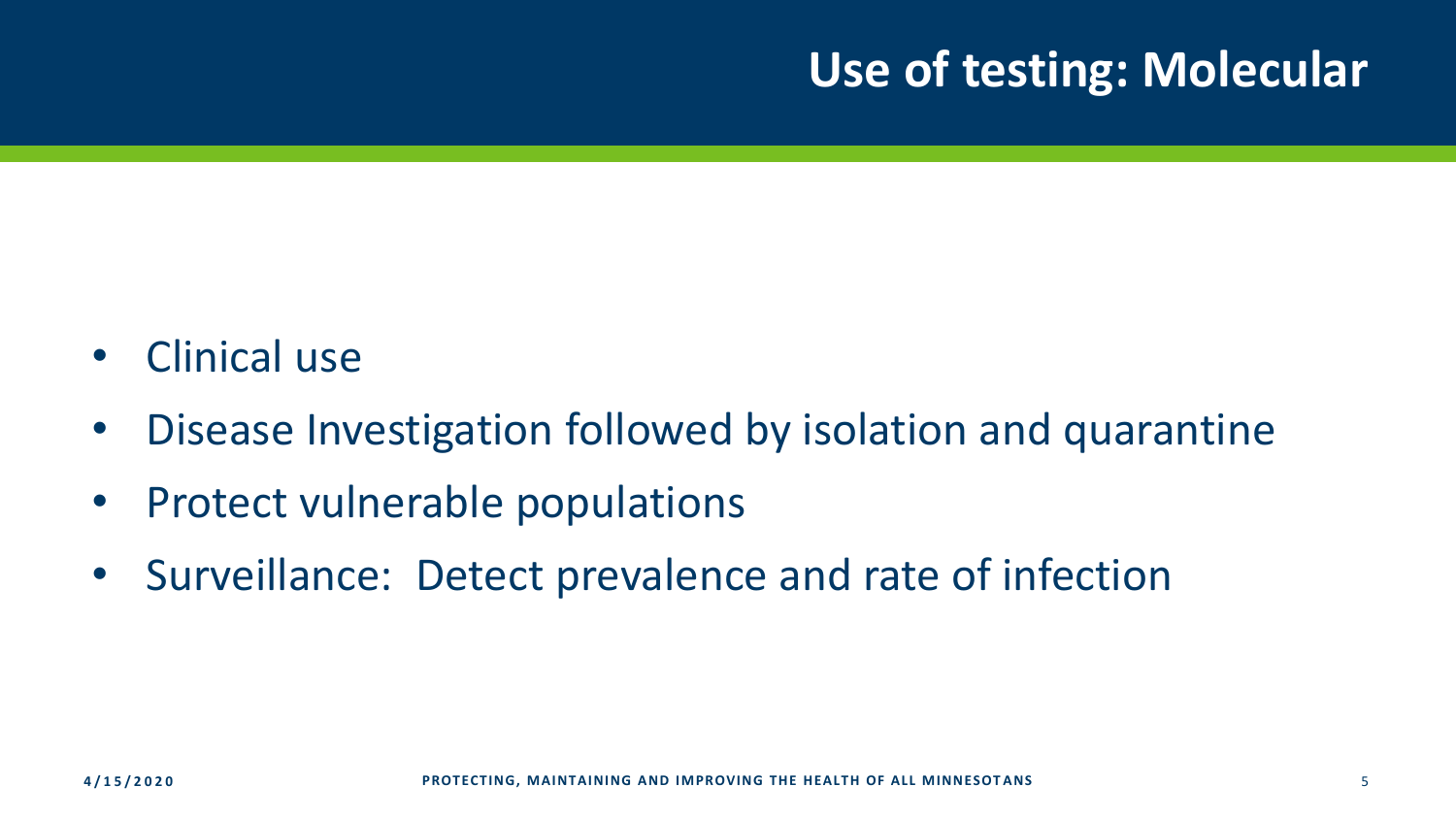#### **Use of testing: Serologic**

- **May** infer protective immunity (still under study)
- **May** indicate herd immunity rate
- Not for diagnostic testing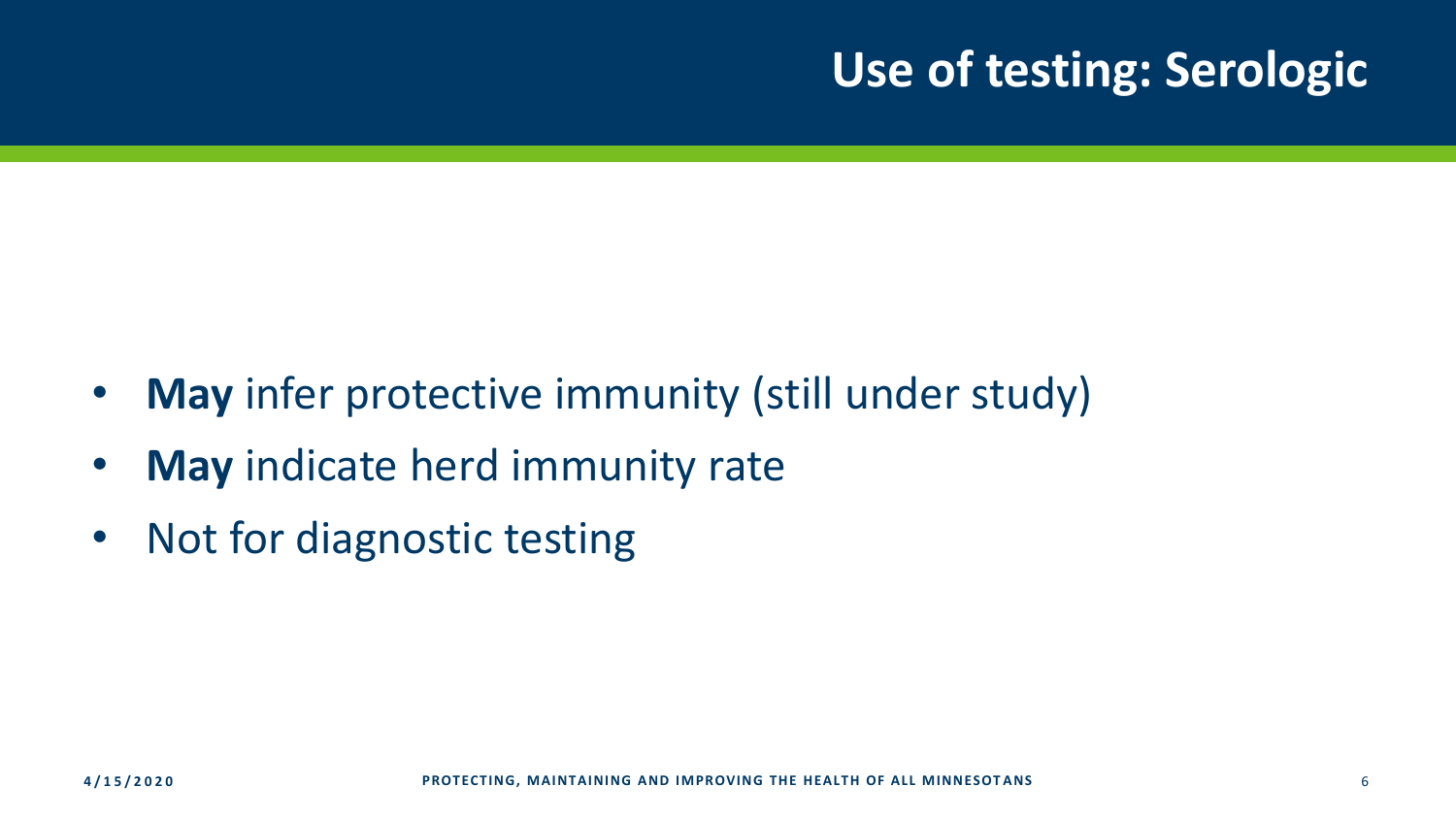#### **Testing Strategy**

Dramatically ramp up testing

- Increase Surveillance
- Ensure testing of the following:
	- Vulnerable populations
	- Staff that serve vulnerable populations and health care workers
- Disease Investigation followed by isolation and quarantine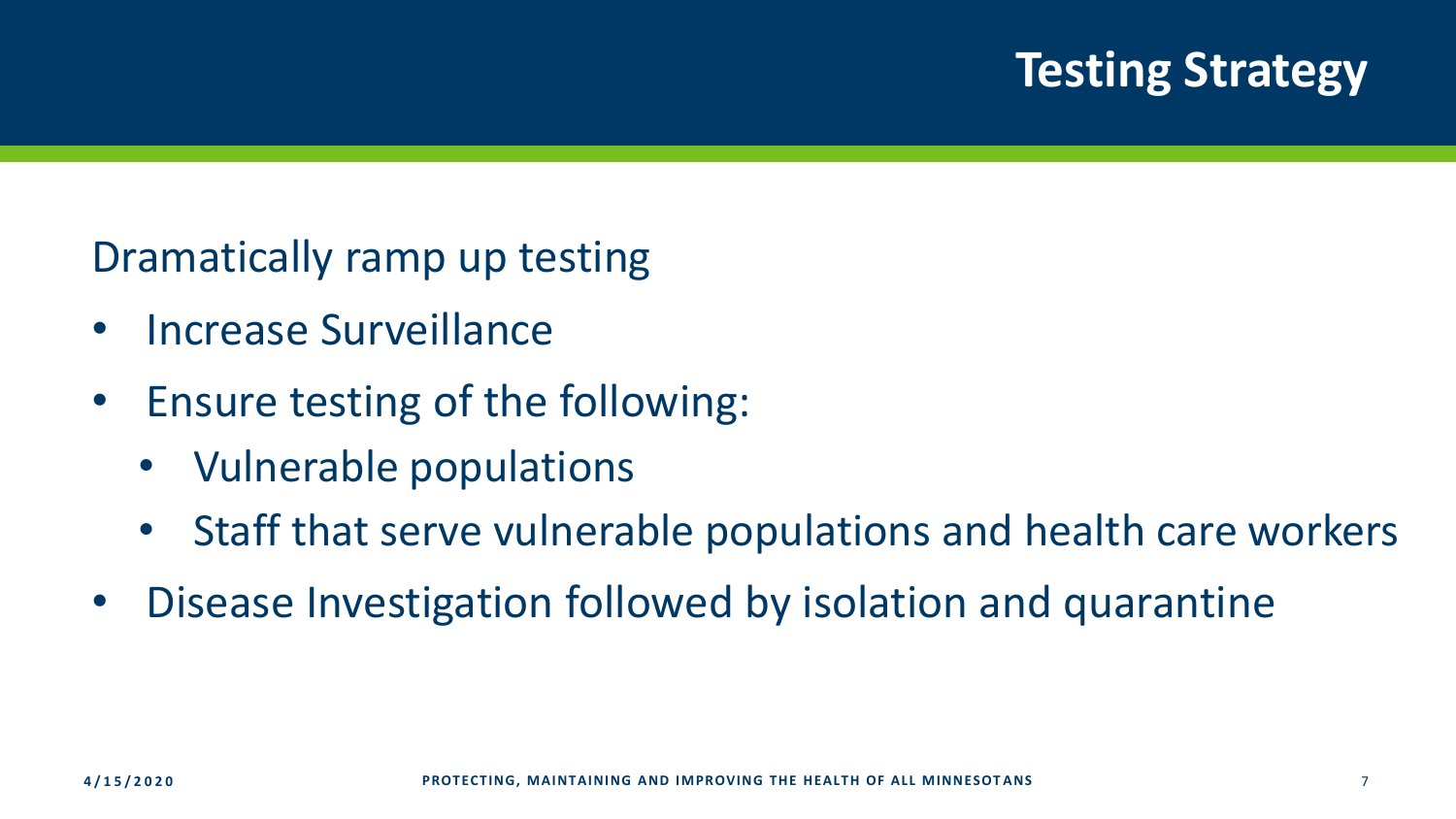## **Prioritized molecular testing**

Symptomatic:

- individuals (residents or staff) in congregate living settings (long term care facilities, prisons/jails, homeless shelters, etc.)
- dialysis patients
- **•** hospitalized patients
- **•** health care workers taking care of immunosuppressed patients
- health care workers and their ill household contacts
- patients 65 years of age and older
- patients with underlying medical conditions
- **·** first responders
- child care providers

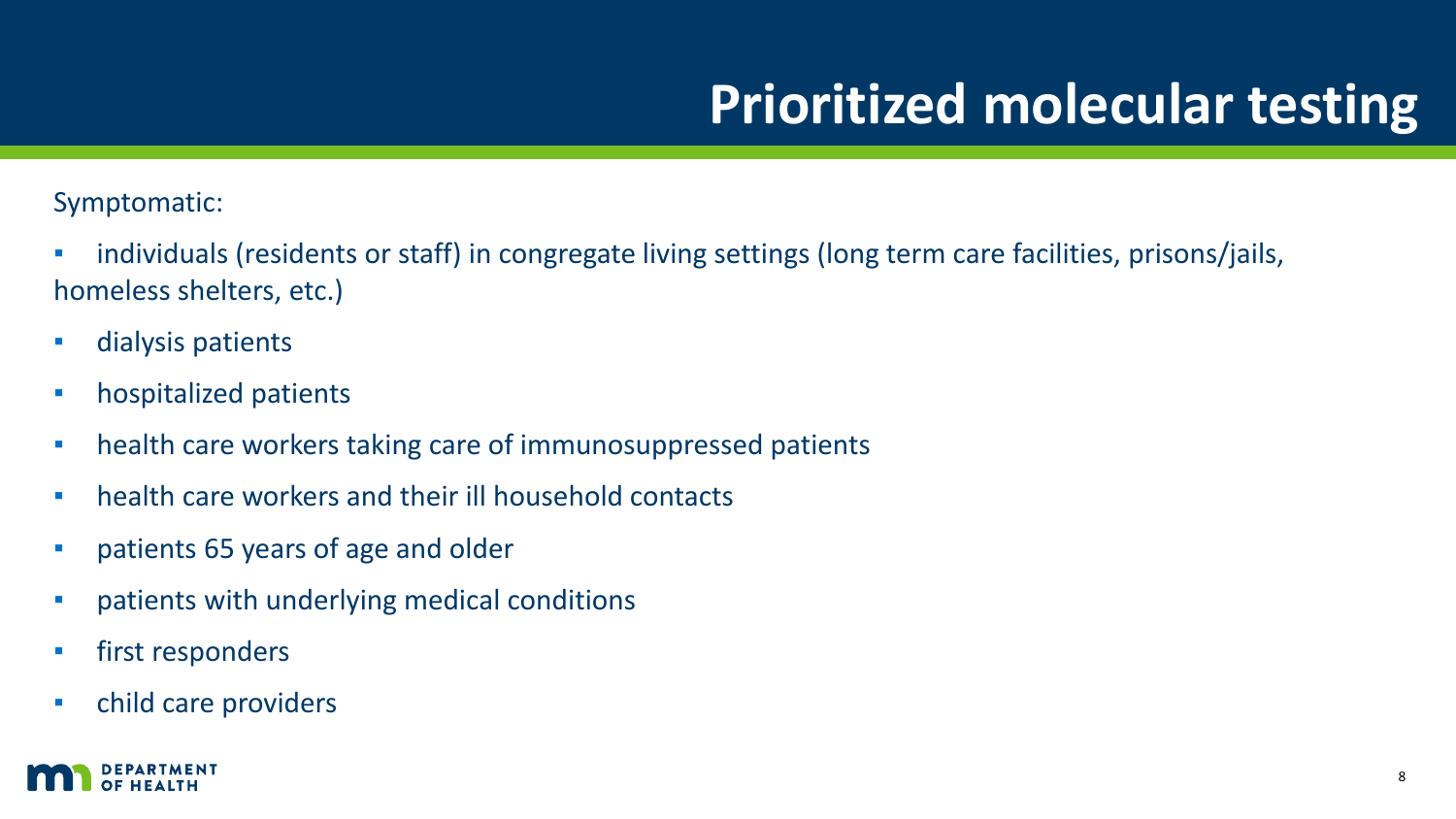#### **Testing Strategy**



Molecular tests gives rate or speed of going down mountain

> Serologic tests shows how far down the mountain

Progression of pandemic

Late phase: Herd Immunity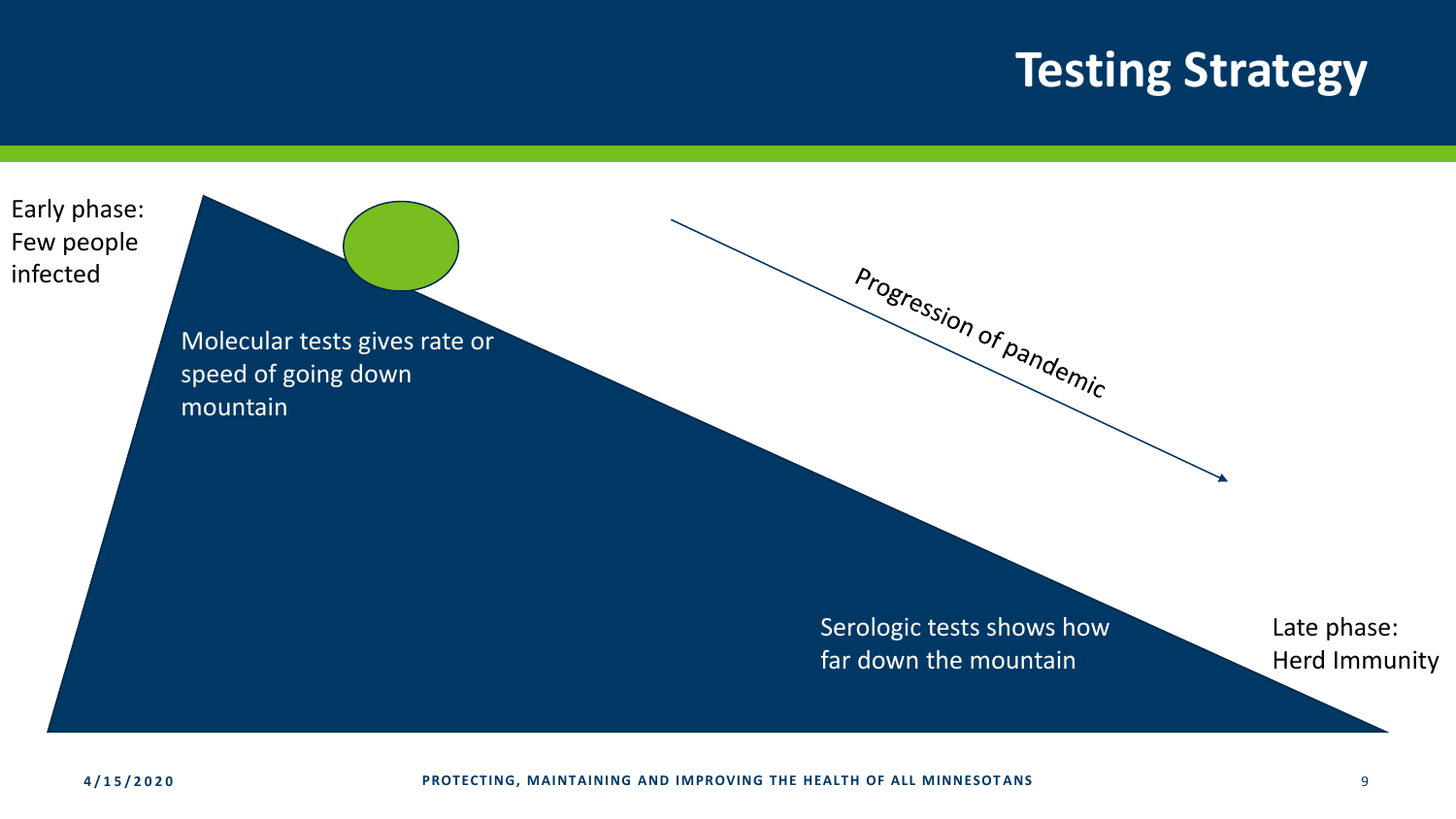#### **Molecular tests daily in MN**

Daily completed sample analyses

New samples on April 15: MDH: 128 / External Labs: 873 / Total: 1,001 Past week average change in total samples: - 10% per day

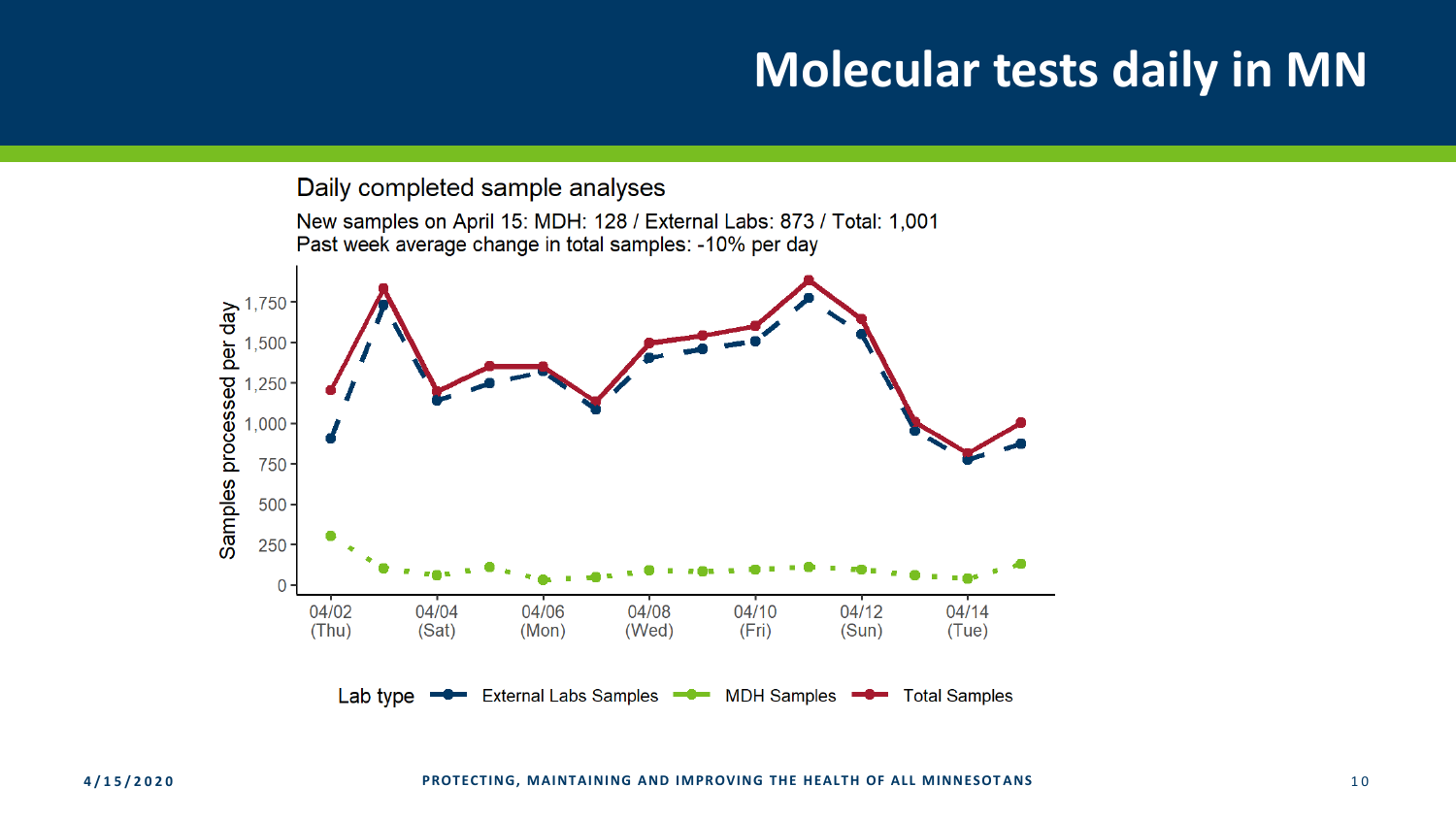#### **Minnesota has conducted 48.4 total tests per 10,000 residents as of April 5, ranking 32nd.**



Other Minnesota